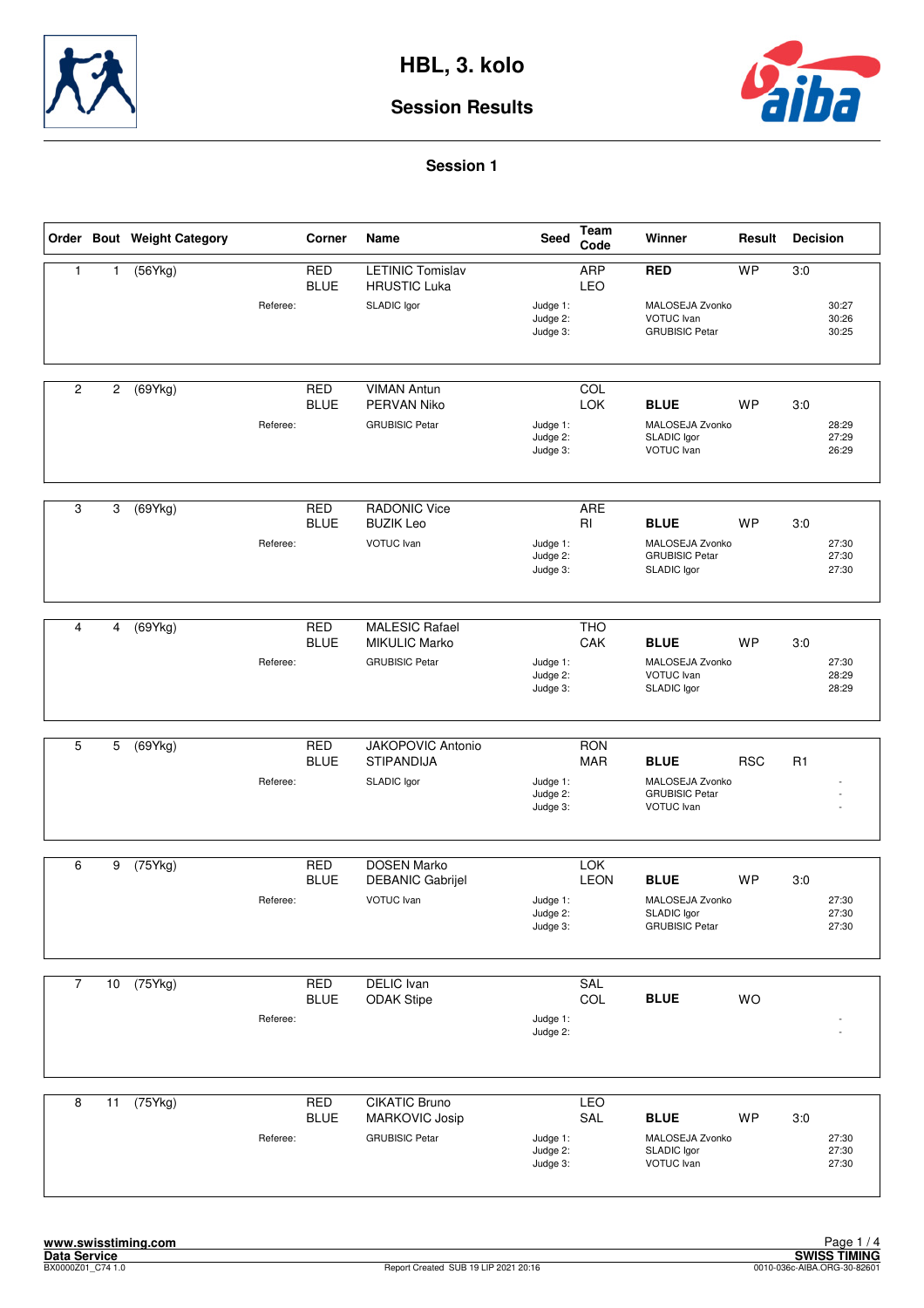



|    |                 | Order Bout Weight Category |          | Corner                    | Name                                                                    | Seed                             | <b>Team</b><br>Code          | Winner                                                                 | Result     | <b>Decision</b> |                         |
|----|-----------------|----------------------------|----------|---------------------------|-------------------------------------------------------------------------|----------------------------------|------------------------------|------------------------------------------------------------------------|------------|-----------------|-------------------------|
| 9  | 12              | (75Ykg)                    | Referee: | <b>RED</b><br><b>BLUE</b> | <b>GALUNIC Roko</b><br><b>BURIC</b> Ivan<br>VOTUC Ivan                  | Judge 1:<br>Judge 2:<br>Judge 3: | <b>FKO</b><br><b>TOR</b>     | <b>BLUE</b><br>MALOSEJA Zvonko<br>SLADIC lgor<br><b>GRUBISIC Petar</b> | <b>RSC</b> | R <sub>2</sub>  | 9:10<br>9:10<br>9:10    |
| 10 | 16              | (81Ykg)                    | Referee: | <b>RED</b><br><b>BLUE</b> | <b>BLAZEVIC Ivan</b><br><b>CEREPINKO Denis</b><br><b>GRUBISIC Petar</b> | Judge 1:<br>Judge 2:<br>Judge 3: | <b>JOK</b><br><b>THO</b>     | <b>BLUE</b><br>MALOSEJA Zvonko<br>SLADIC Igor<br>VOTUC Ivan            | <b>WP</b>  | 3:0             | 27:29<br>27:29<br>26:29 |
| 11 | 17              | (81Ykg)                    | Referee: | <b>RED</b><br><b>BLUE</b> | <b>DRAZIC Hrvoje</b><br><b>PAULINIC Mateo</b><br>VOTUC Ivan             | Judge 1:<br>Judge 2:<br>Judge 3: | <b>LND</b><br><b>ROV</b>     | <b>BLUE</b><br>MALOSEJA Zvonko<br>SLADIC Igor<br><b>GRUBISIC Petar</b> | <b>WP</b>  | 2:0             | 27:29<br>27:29<br>28:28 |
| 12 | 19              | (91Ykg)                    | Referee: | <b>RED</b><br><b>BLUE</b> | <b>CAVALIC Sani</b><br><b>IVANCIC Toma</b><br><b>GRUBISIC Petar</b>     | Judge 1:<br>Judge 2:<br>Judge 3: | P <sub>U</sub><br><b>LND</b> | <b>RED</b><br>MALOSEJA Zvonko<br>SLADIC Igor<br>VOTUC Ivan             | <b>WP</b>  | 2:1             | 28:29<br>29:28<br>30:27 |
| 13 | 20              | (91Ykg)                    | Referee: | <b>RED</b><br><b>BLUE</b> | <b>SUCIC Mirko</b><br><b>BASIC Luka</b><br>VOTUC Ivan                   | Judge 1:<br>Judge 2:<br>Judge 3: | <b>ARE</b><br><b>SVK</b>     | <b>BLUE</b><br>MALOSEJA Zvonko<br>SLADIC Igor<br><b>GRUBISIC Petar</b> | <b>RSC</b> | R <sub>1</sub>  |                         |
| 14 | 23              | (64kg)                     | Referee: | <b>RED</b><br><b>BLUE</b> | <b>URLIC Toni</b><br><b>BASKURIN</b> Ivan<br><b>GRUBISIC Petar</b>      | Judge 1:<br>Judge 2:<br>Judge 3: | PRE<br>PIT                   | <b>BLUE</b><br>MALOSEJA Zvonko<br>SLADIC Igor<br>VOTUC Ivan            | <b>WP</b>  | 3:0             | 27:30<br>27:30<br>27:30 |
| 15 | $\overline{24}$ | (64kg)                     | Referee: | <b>RED</b><br><b>BLUE</b> | <b>PUDIC Marko</b><br><b>LICUL Patrik</b><br>VOTUC Ivan                 | Judge 1:<br>Judge 2:<br>Judge 3: | <b>BRO</b><br>PU             | <b>RED</b><br>MALOSEJA Zvonko<br>SLADIC Igor<br><b>GRUBISIC Petar</b>  | <b>WP</b>  | 2:1             | 29:28<br>29:28<br>27:30 |
| 16 | 26              | (69kg)                     | Referee: | <b>RED</b><br><b>BLUE</b> | <b>GALIC Bruno</b><br><b>VUJEVIC Marijan</b><br><b>GRUBISIC Petar</b>   | Judge 1:<br>Judge 2:<br>Judge 3: | <b>THO</b><br>GRO            | <b>BLUE</b><br>MALOSEJA Zvonko<br>SLADIC Igor<br>VOTUC Ivan            | WP         | 3:0             | 27:30<br>27:30<br>26:30 |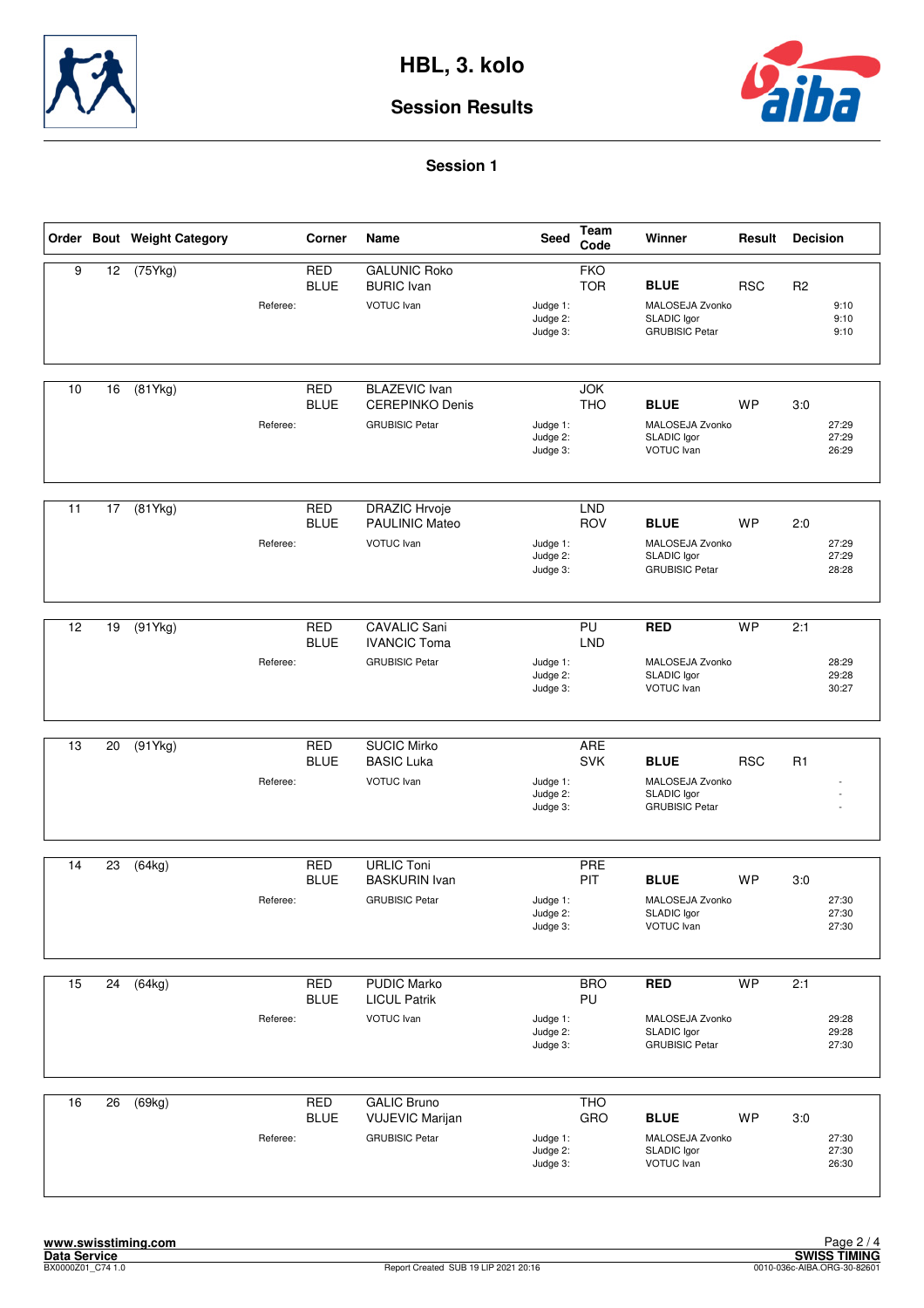



|                 |    | Order Bout Weight Category | Corner                    | Name                                                                  | Seed                             | Team<br>Code                  | Winner                                                                 | Result     | <b>Decision</b>                        |
|-----------------|----|----------------------------|---------------------------|-----------------------------------------------------------------------|----------------------------------|-------------------------------|------------------------------------------------------------------------|------------|----------------------------------------|
| 17              | 27 | (69kg)<br>Referee:         | <b>RED</b><br><b>BLUE</b> | <b>KUVEDZIC David</b><br><b>GUBO Dominik</b><br>VOTUC Ivan            | Judge 1:<br>Judge 2:<br>Judge 3: | <b>STR</b><br><b>OS</b>       | <b>BLUE</b><br>MALOSEJA Zvonko<br>SLADIC Igor<br><b>GRUBISIC Petar</b> | <b>WP</b>  | 3:0<br>27:30<br>28:29<br>28:29         |
| 18              | 28 | (69kg)<br>Referee:         | <b>RED</b><br><b>BLUE</b> | <b>TKALCIC Antonio</b><br><b>KOLAR Filip</b><br><b>GRUBISIC Petar</b> | Judge 1:<br>Judge 2:<br>Judge 3: | <b>DAV</b><br>CAK             | <b>BLUE</b><br>MALOSEJA Zvonko<br>SLADIC Igor<br>VOTUC Ivan            | <b>WP</b>  | 2:1<br>29:28<br>27:30<br>28:29         |
| 19              | 29 | (69kg)<br>Referee:         | RED<br><b>BLUE</b>        | <b>JELACIC Marin</b><br><b>MARKO Dorjan</b><br>VOTUC Ivan             | Judge 1:<br>Judge 2:<br>Judge 3: | PAU<br><b>DEL</b>             | <b>RED</b><br>MALOSEJA Zvonko<br>SLADIC Igor<br><b>GRUBISIC Petar</b>  | <b>WP</b>  | 3:0<br>30:27<br>30:27<br>29:28         |
| 20              | 30 | (69kg)<br>Referee:         | <b>RED</b><br><b>BLUE</b> | <b>BOGIC Frane</b><br><b>KOVACEV Toni</b><br><b>GRUBISIC Petar</b>    | Judge 1:<br>Judge 2:<br>Judge 3: | PAU<br><b>KNG</b>             | <b>RED</b><br>MALOSEJA Zvonko<br>SLADIC Igor<br>VOTUC Ivan             | <b>WP</b>  | 3:0<br>30:27<br>29:28<br>29:28         |
| 21              | 35 | (75kg)<br>Referee:         | <b>RED</b><br><b>BLUE</b> | <b>GRCIC Hrvoje</b><br>SABIC Lukas<br>VOTUC Ivan                      | Judge 1:<br>Judge 2:<br>Judge 3: | <b>SES</b><br><b>THO</b>      | <b>RED</b><br>MALOSEJA Zvonko<br>SLADIC Igor<br><b>GRUBISIC Petar</b>  | <b>RSC</b> | R <sub>2</sub><br>10:9<br>10:9<br>10:9 |
| 22              | 36 | (75kg)<br>Referee:         | <b>RED</b><br><b>BLUE</b> | <b>MALNAR Dino</b><br>LOVRIC Josip<br><b>GRUBISIC Petar</b>           | Judge 1:<br>Judge 2:<br>Judge 3: | $\overline{PZ}$<br><b>MAR</b> | <b>RED</b><br>MALOSEJA Zvonko<br>SLADIC Igor<br>VOTUC Ivan             | <b>WP</b>  | 2:1<br>30:27<br>28:29<br>30:27         |
| $\overline{23}$ | 38 | (81kg)<br>Referee:         | <b>RED</b><br><b>BLUE</b> | <b>RAZOV Petar</b><br>LOVRIC Ivan<br>VOTUC Ivan                       | Judge 1:<br>Judge 2:<br>Judge 3: | <b>BAN</b><br><b>MAR</b>      | <b>RED</b><br>MALOSEJA Zvonko<br>SLADIC Igor<br><b>GRUBISIC Petar</b>  | <b>WP</b>  | 3:0<br>30:27<br>30:27<br>29:28         |
| 24              | 39 | (91kg)<br>Referee:         | <b>RED</b><br><b>BLUE</b> | JURANEC Nikola<br>MOROVIC Jan<br><b>GRUBISIC Petar</b>                | Judge 1:<br>Judge 2:<br>Judge 3: | CAK<br><b>TOR</b>             | <b>RED</b><br>MALOSEJA Zvonko<br>SLADIC Igor<br>VOTUC Ivan             | <b>RSC</b> | R1                                     |